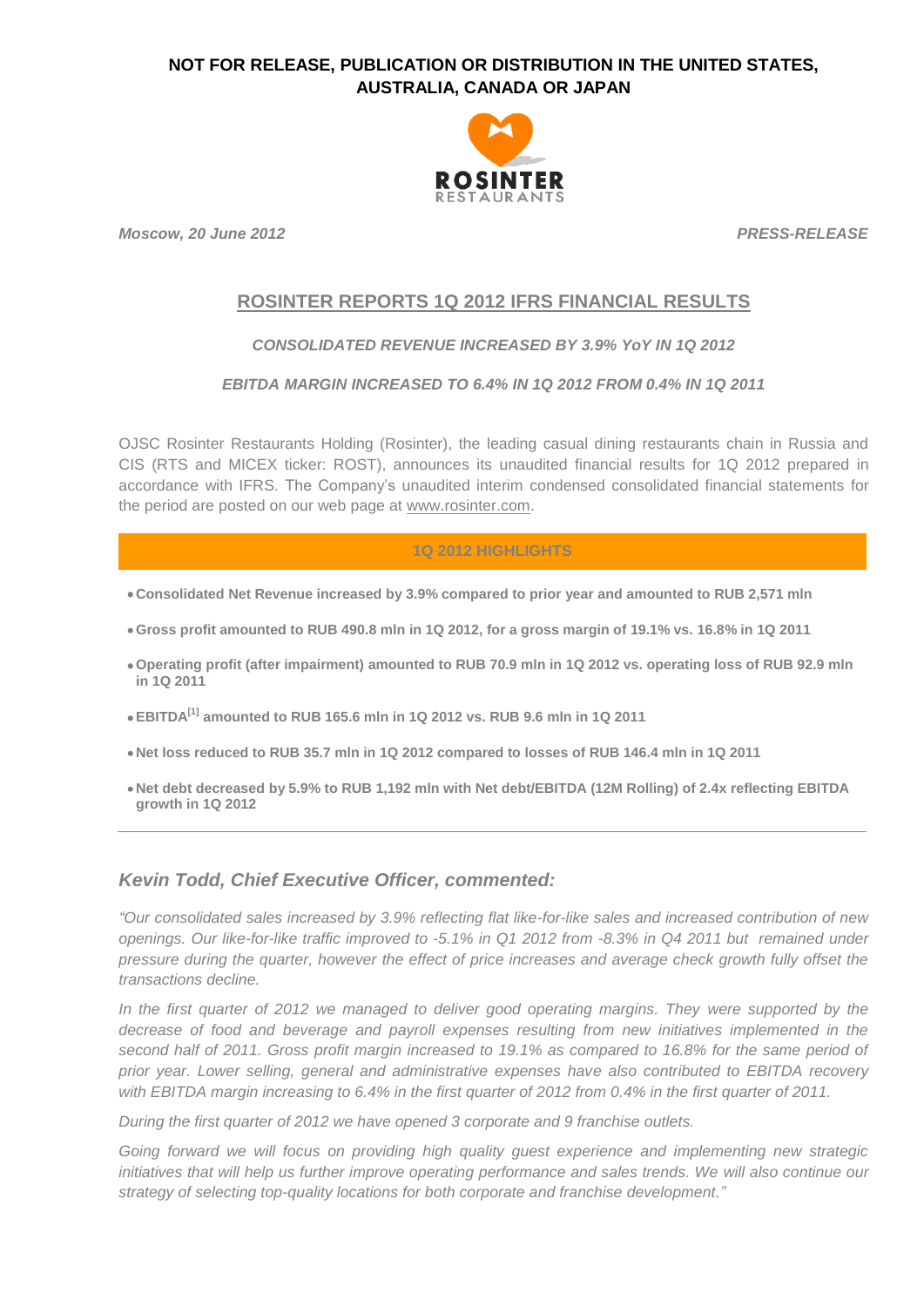*\* \* \**

# *Income Statement Summary*

| (RUB thousand)                                            |                  | 1Q 2012      |                  | 1Q 2011      |  |
|-----------------------------------------------------------|------------------|--------------|------------------|--------------|--|
| Net revenue                                               | 2 571 133        | 100,0%       | 2 474 030        | 100,0%       |  |
| Incl. Revenue from restaurants                            | 2 454 912        | 95,5%        | 2 362 283        | 95,5%        |  |
| Incl. Revenue from franchising                            | 69 130           | 2,7%         | 62 978           | 2,5%         |  |
| <b>Cost of Sales</b>                                      | 2 080 321        | 80,9%        | 2 058 706        | 83,2%        |  |
| Incl. Food and beverages                                  | 601 999          | 23,4%        | 603 814          | 24,4%        |  |
| Incl. Payroll and related taxes                           | 568 173          | 22,1%        | 622 769          | 25,2%        |  |
| <b>Gross profit</b>                                       | 490 812          | 19,1%        | 415 324          | 16,8%        |  |
| SG&A expenses                                             | 385 466          | 15,0%        | 402 167          | 16,3%        |  |
| Start-up expenses for new stores                          | 22 879           | 0,9%         | 37 976           | 1,5%         |  |
| Other operating income                                    | (11815)          | $-0,5%$      | (11760)          | $-0,5%$      |  |
| Other operating expenses                                  | 21 743           | 0.8%         | 41 768           | 1,7%         |  |
| Incl. Loss on disposal of non-current assets              | 12 18 6          | 0,5%         | 27 571           | 1.1%         |  |
| Losses from impairment                                    | 1 647            | 0.1%         | 38 119           | 1,5%         |  |
| <b>Operating (loss)/profit</b>                            | 70 892           | 2,8%         | (92946)          | $-3,8%$      |  |
| Financial expenses, net                                   | 56 349           | 2,2%         | 30 926           | 1,3%         |  |
| Foreign exchange losses, net                              | 35 261           | 1,4%         | 29 748           | 1,2%         |  |
| Share of losses of JV and associates                      | (171)            | 0,0%         | (213)            | 0,0%         |  |
| Loss before tax                                           | (20 547)         | $-0,8%$      | (153 407)        | $-6,2%$      |  |
| Income tax (benefit)/expense                              | 15 171           | 0,6%         | (6959)           | $-0,3%$      |  |
| <b>Net loss</b>                                           | (35718)          | $-1,4%$      | (146 448)        | $-5,9%$      |  |
| Operating (loss)/profit                                   | 70 892           | 2,8%         | (92946)          | $-3.8%$      |  |
| Depreciation and amortization                             | 94 754           | 3,7%         | 102 554          | 4,1%         |  |
| EBITDA <sup>[1]</sup>                                     | 165 646          | 6,4%         | 9 608            | 0.4%         |  |
|                                                           |                  |              |                  |              |  |
| Losses from impairment<br><b>EBITDA before Impairment</b> | 1 647<br>167 293 | 0,1%<br>6,5% | 38 119<br>47 727 | 1,5%<br>1,9% |  |
|                                                           |                  |              |                  |              |  |
| Losses from impairment                                    | 1647             | 0,1%         | 38 119           | 1,5%         |  |
| Loss on disposal of non-current assets                    | 12 18 6          | 0,5%         | 27 571           | 1,1%         |  |
| <b>EBITDA before Impairment and Write-offs</b>            | 179 479          | 7,0%         | 75 298           | 3.0%         |  |

In 1Q 2012 consolidated revenue of the Company increased by 3.9% as compared to the same period of prior year due to growth of corporate stores sales by 3.9% and increase of revenue from franchising. Samestore sales in 1Q 2012 were flat compared to 1Q 2011 with 5.3% average check increase which was offset by a 5.1% like-for-like traffic decline. Growth of sales of franchise outlets and expansion of franchise network resulted in an increase of revenue from franchising by 9.8% to RUB 69.1 mln.

Gross profit margin increased to 19.1% in 1Q 2012 as compared to 16.8% in 1Q 2011 resulting from the decrease of food and beverage costs and payroll expenses. Food and beverage cost margin decreased to 23.4% in 1Q 2012 from 24.4% in 1Q 2011. Payroll and related taxes decreased to 22.1% as percentage of revenue as compared to 25.2% in 1Q 2011. Selling, general and administrative expenses decreased as a percentage of revenue to 15.0% in 1Q 2012 from 16.3% in 1Q 2011.

Start-up expenses for new restaurants reduced to RUB 22.9 mln in 1Q 2012 as compared to RUB 37.9 mln in 1Q 2011 which was due to lower number and different time-schedule of new corporate openings. Other operating losses decreased to RUB 21.7 mln in 1Q 2012 resulting mainly from lower losses on disposal of non-current assets as compared to 1Q 2011.

Income tax expense in 1Q 2012 amounted to RUB 15.2 mln and Net loss for the period amounted to RUB 35.7 mln. Increase in operating profit margin resulted in EBITDA growth to RUB 165.6 mln in 1Q 2012 from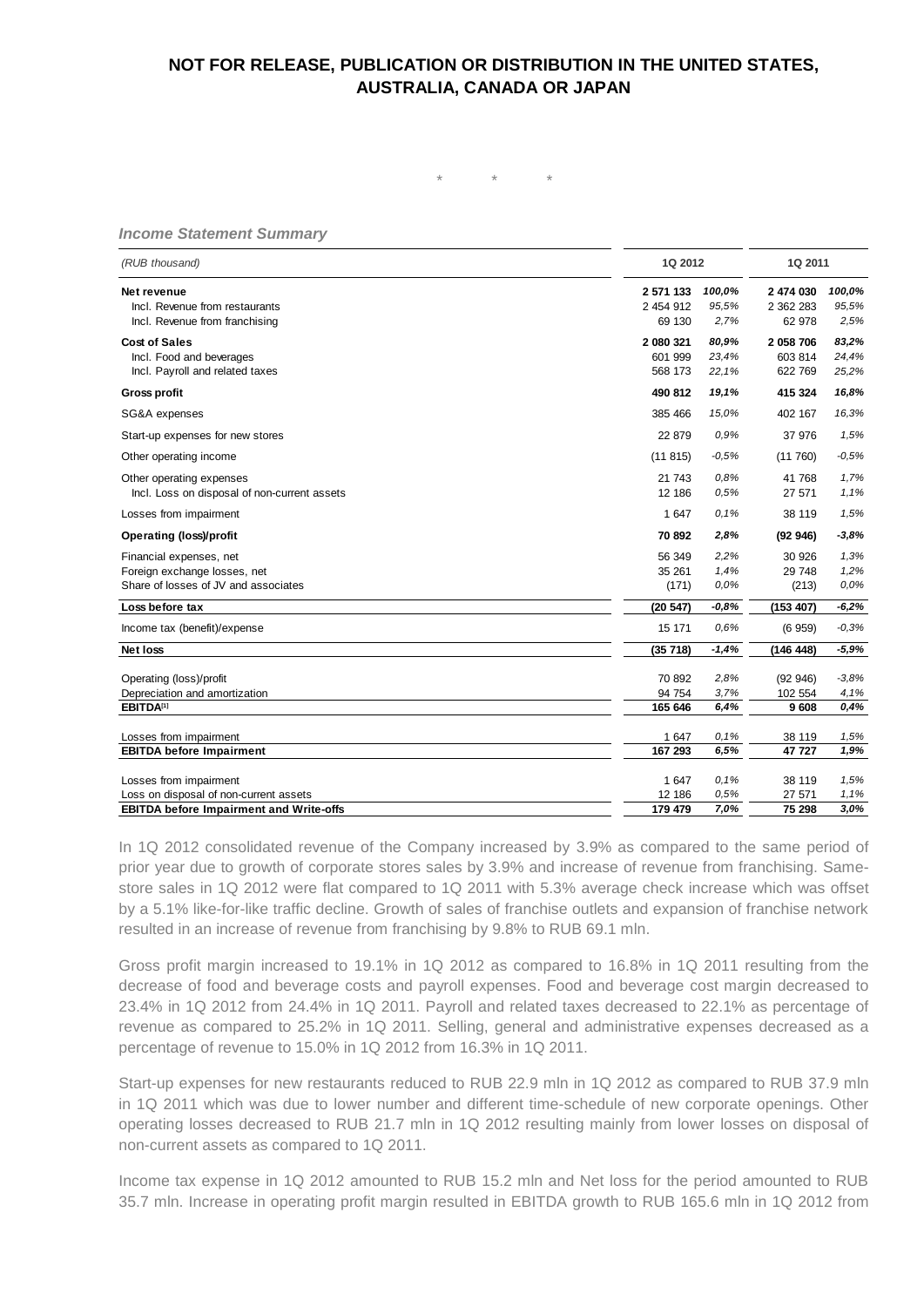RUB 9.6 mln in 1Q 2011. EBITDA before non-cash items of impairment provision and non-current asset write-offs amounted to RUB 179.5 mln in 1Q 2012, while the margin increased to 7.0%.

#### *Cash Flow Performance*

| (RUB thousand)                                                     | 1Q 2012  | <b>1Q 2011</b> | % change<br>$Y$ -o- $Y$ |
|--------------------------------------------------------------------|----------|----------------|-------------------------|
| Net cash flow from operating activities                            | 152 680  | 202 854        | $-24.7%$                |
| Incl. Cash flow before changes in operating assets and liabilities | 106 090  | 51 341         | 106,6%                  |
| Incl. Change in operating assets and liabilities                   | 46 590   | 151 513        | $-69.3%$                |
| Net cash flow used in investing activities                         | (64 364) | (169 837)      | $-62,1%$                |
| Net cash flow from/(used in) financing activities                  | (10025)  | 56 382         | na                      |
| Effect of exchange rate changes on cash & cash equivalents         | (3694)   | (5533)         | $-33.2%$                |
| Net increase in cash & cash equivalents                            | 74 597   | 83 866         |                         |
| Cash & cash equivalents at beginning of the period                 | 233 901  | 216 510        | 8.0%                    |
| Cash & cash equivalents at end of the period                       | 308 498  | 300 376        | 2,7%                    |

Operating cash flow before changes in operating assets and liabilities increased by 106.6% to RUB 106.1 mln in 1Q 2012.

Net cash used in investing activities amounted to RUB 64.4 mln in 1Q 2012 as compared to RUB 169.8 mln in 1Q 2011. During 1Q 2012, the Company opened 3 new corporate outlets as compared to 6 new corporate stores opened during the same period of prior year.

Net cash used in financing activities amounted to RUB 10.0 mln in 1Q 2012 as compared to the net cash flow from financing activities of RUB 56.4 mln in 1Q 2011.

# *Debt and Liquidity (RUB thousand) % change* **31 March 2012 31 December 2011 Total Gross debt 1 500 597** *100,0%* **1 500 699** *100,0% 0,0%* Short-term debt 1 289 908 *86,0%* 1 210 931 *80,7%* Long-term debt 210 689 *14,0%* 289 768 *19,3%* **Net debt 1 192 099 1 266 798** *-5,9%* Net debt/EBITDA 3,8 *x* 2,4 *x* 3,8 *x*

Total gross debt at RUB 1,550 mln was at 31.03.12, while Net debt decreased by 5.9% as compared to December 31, 2011. Net debt/EBITDA (12M Rolling) ratio decreased to 2.4x as of March 31, 2012 from 3.8x as of December 31, 2011 due mainly to EBITDA growth.

*<sup>[1]</sup> EBITDA is calculated by adding back depreciation and amortization to profit from operating activities after impairment. EBITDA measures are not measurements of our operating performance under IFRS and should not be considered as an alternative to net profit, operating profit or any other performance measures derived in accordance with IFRS or as an alternative to cash flow from operating activities or as a measure of our liquidity. Our approach to calculating EBITDA may differ from the approach of other companies.*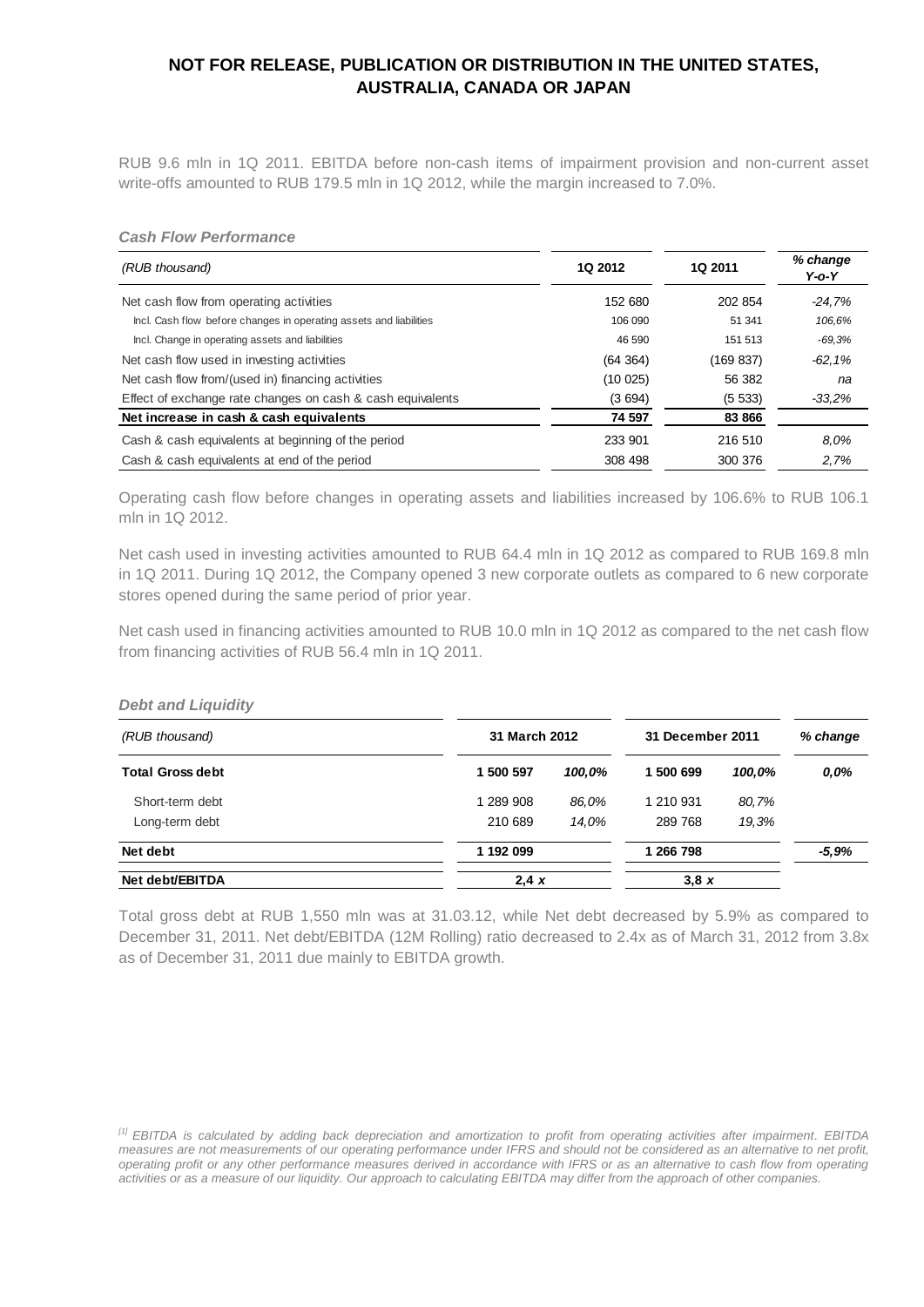Some information in this review may contain "forward-looking statements" which include all statements other than statements of historical fact. Such forward-looking statements can often be identified by words such as "plans", "believes", "anticipates", "expects", "intends", "estimates", "will", "may", "continue", "should" and similar expressions. Such forward-looking statements involve known and unknown risks, uncertainties and other important factors beyond the Company's and/or its Management control that could cause the actual results, performance or achievements of the Company to be materially different from future results, performance or achievements expressed or implied by such forward-looking statements. Such forwardlooking statements are based on numerous assumptions regarding the Company's present and future business strategies and the environment in which the Company will operate in the future. By their nature, forward-looking statements involve risks and uncertainties because they relate to events and depend on circumstances that may or may not occur in the future. These forward-looking statements speak only as at the date as of which they are made, and the Company and/or its Management does not intend and has no duty or obligation to supplement, amend, update or revise any of the forward-looking statements contained herein to reflect any change in the Company's and/or its Management expectations with regard thereto or any change in events, conditions or circumstances on which any such statements are based. The information and opinions contained in this review are provided as at the date of this review and are subject to change by the Company's own discretion without notice of any kind and form.

\* \* \*

#### **Investors and analysts enquiries**:

#### **Investor relations department**

E-mail: [ir@rosinter.ru](mailto:ir@rosinter.ru) Tel.: + 7 495 788 44 88 ext. 2108

#### **Press enquiries**:

**Valeria Silina** Vice-President for Corporate Communications

> **Anna Postnikova** Press-Secretary

E-mail: [pr@rosinter.ru](mailto:pr@rosinter.ru) Tel.: +7 495 788 44 88 ext. 2676

#### **Note to Editors:**

**As at 31 March 2012 OJSC Rosinter Restaurants Holding** is the leading casual dining restaurant company in Russia and CIS, which operates 382 outlets, including 132 franchised restaurants in 45 cities in Russia, CIS and Central Europe, including Baltic countries. The Company offers Italian, Japanese, American and Russian cuisine under its proprietary brands IL Patio, Planet Sushi and 1-2-3 Cafe and its licensed brands T.G.I. Friday's and Sibirskaya Corona. Also through a Joint Venture with Whitbread Plc the company is currently developing the Costa Coffee chain in Russia. Rosinter Restaurants Holding is listed on RTS [\(www.rts.ru\)](http://www.rts.ru/) and MICEX [\(www.micex.ru\)](http://www.micex.ru/) under the stock tickers ROST.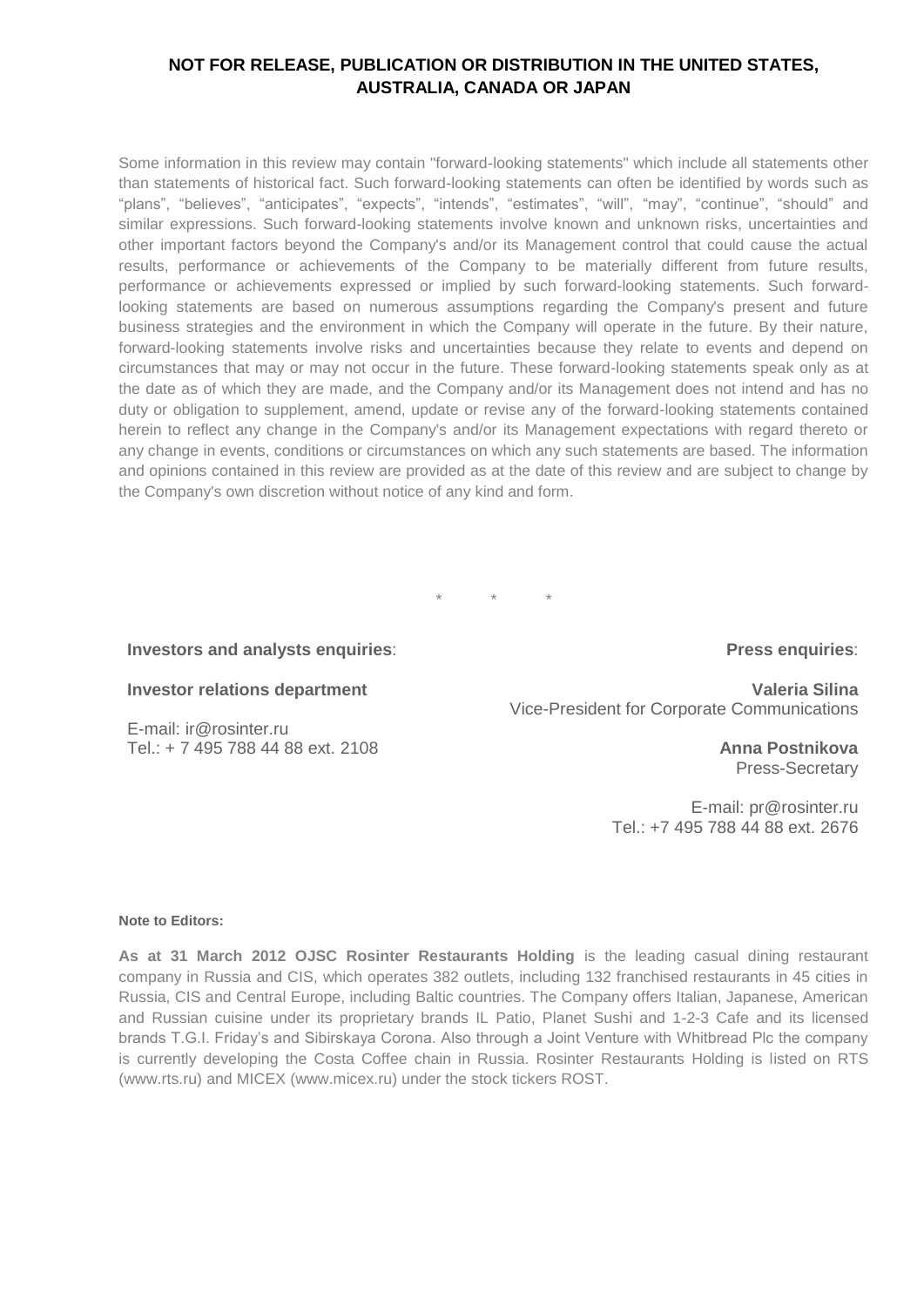## **APPENDIX OJSC ROSINTER RESTAURANTS HOLDING INTERIM CONDENSED CONSOLIDATED INCOME STATEMENT**

(All amounts are in thousands of Russian Roubles, except for earnings per share)

|                                                          | For the three months<br>ended March 31, |                  |
|----------------------------------------------------------|-----------------------------------------|------------------|
|                                                          | 2012                                    | 2011, as revised |
|                                                          | <b>Unaudited</b>                        |                  |
| <b>Revenue</b>                                           | 2,571,133                               | 2,474,030        |
| Cost of sales                                            | (2,080,321)                             | (2,058,706)      |
| Gross profit                                             | 490,812                                 | 415,324          |
| Selling, general and administrative expenses             | (385, 466)                              | (402, 167)       |
| Start-up expenses for new restaurants                    | (22, 879)                               | (37, 976)        |
| Other gains                                              | 11,815                                  | 11,760           |
| Other losses                                             | (21,743)                                | (41,768)         |
| Profit from operating activities before impairment       | 72,539                                  | (54, 827)        |
| (Loss) from impairment of operating assets               | (1,647)                                 | (38, 119)        |
| (Loss)/profit from operating activities after impairment | 70,892                                  | (92, 946)        |
| Financial income                                         | 5,940                                   | 11,874           |
| Financial expense                                        | (62, 289)                               | (42,800)         |
| Foreign exchange losses, net                             | (35,261)                                | (29,748)         |
| Share of profits of joint venture and associates         | 171                                     | 213              |
| (Loss)/profit before income tax                          | (20, 547)                               | (153, 407)       |
| Income tax benefit/(expense)                             | (15, 171)                               | 6,959            |
| Net (loss)/profit for the period                         | (35,718)                                | (146.448)        |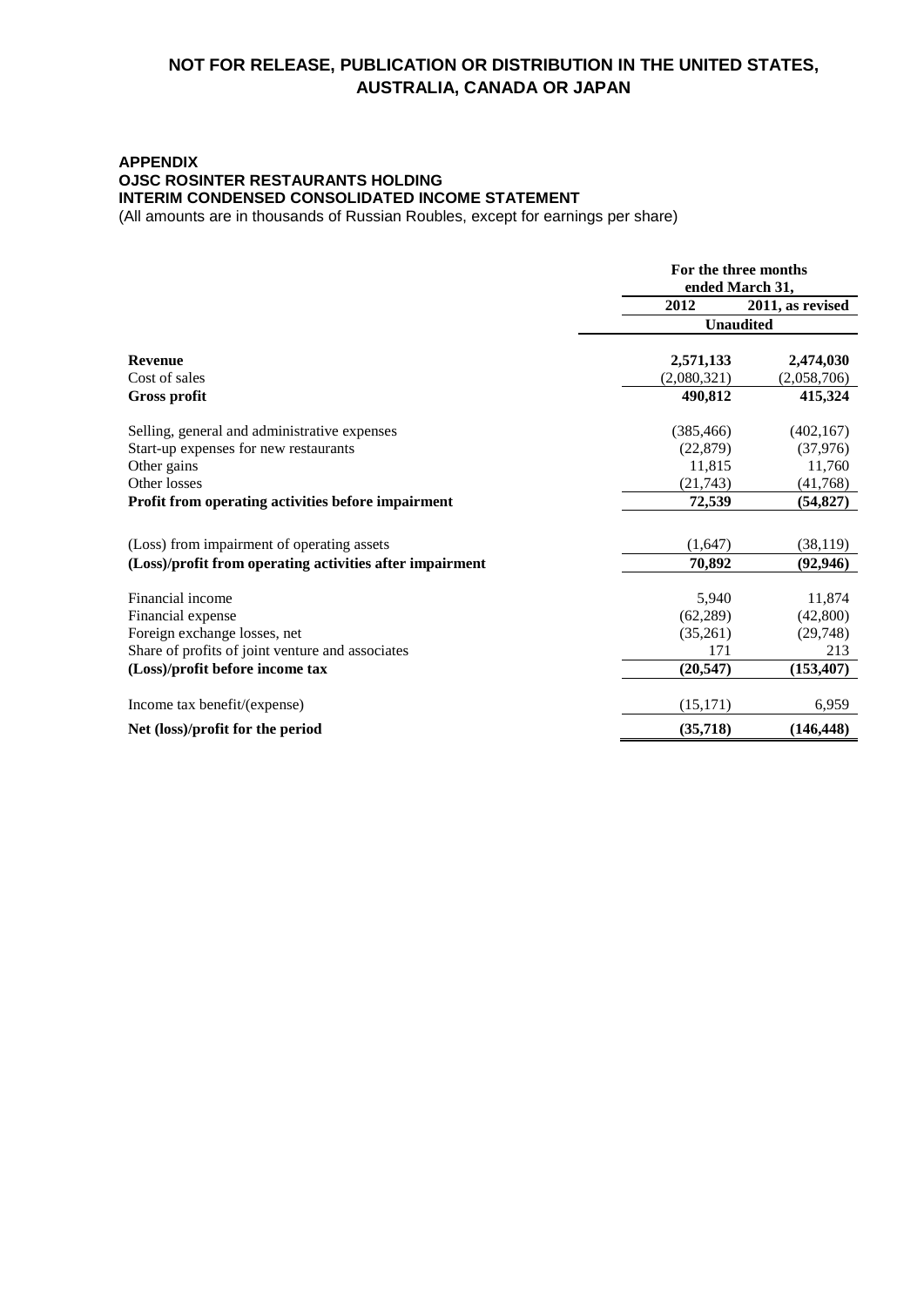#### **APPENDIX**

**OJSC ROSINTER RESTAURANTS HOLDING** 

**INTERIM CONDENSED CONSOLIDATED STATEMENT OF FINANCIAL POSITION**

(All amounts are in thousands of Russian Roubles)

|                                                            |             | March 31, 2012, December 31, 2011, |
|------------------------------------------------------------|-------------|------------------------------------|
|                                                            | unaudited   | audited                            |
| <b>ASSETS</b><br><b>Non-current assets</b>                 |             |                                    |
| Property and equipment                                     | 2,083,820   | 2,123,855                          |
| Intangible assets                                          | 115,135     | 135,948                            |
| Goodwill                                                   | 176,153     | 176,153                            |
| Investments in joint ventures and associates               | 4,966       | 4,795                              |
| Long-term loans due from related parties                   | 96,552      | 104,336                            |
| Long-term receivables due from related parties             | 3,600       | 3,854                              |
| Deferred income tax asset                                  | 126,702     | 123,971                            |
| Other non-current assets                                   | 140,442     | 143,451                            |
|                                                            | 2,747,370   | 2,816,363                          |
| <b>Current assets</b>                                      |             |                                    |
| Inventories                                                | 131,048     | 167,768                            |
| VAT and other taxes recoverable                            | 108,550     | 102,306                            |
| Income tax recoverable                                     | 37,386      | 34,940                             |
| Trade and other receivables                                | 203,839     | 196,124                            |
| Advances paid                                              | 184,281     | 184,319                            |
| Receivables from related parties                           | 51,605      | 56,258                             |
| Short-term loans                                           | 6,965       | 7,524                              |
| Short-term loans due from related parties                  | 94,080      | 100,198                            |
| Cash and cash equivalents                                  | 308,498     | 233,901                            |
|                                                            | 1,126,252   | 1,083,338                          |
| <b>TOTAL ASSETS</b>                                        | 3,873,622   | 3,899,701                          |
|                                                            |             |                                    |
| <b>EQUITY AND LIABILITIES</b><br><b>Equity</b>             |             |                                    |
| Equity attributable to equity holders of the parent entity |             |                                    |
| Share capital                                              | 2,767,015   | 2,767,015                          |
| Additional paid-in capital                                 | 2,204,816   | 2,204,816                          |
| Treasury shares                                            | (416, 732)  | (416,732)                          |
| Other capital reserves                                     | 21,624      | 18,526                             |
| <b>Accumulated losses</b>                                  | (3,655,549) | (3,621,323)                        |
| <b>Translation difference</b>                              | (66,312)    | (72, 847)                          |
|                                                            | 854,862     | 879,455                            |
| Non-controlling interests                                  | 16,518      | 18,596                             |
|                                                            | 871,380     | 898,051                            |
| <b>Non-current liabilities</b>                             |             |                                    |
| Long-term loans and borrowings                             | 210,689     | 289,768                            |
| Long-term liabilities to partners                          | 51,222      | 48,519                             |
| Deferred income                                            | 8,989       | 8,050                              |
| Deferred income tax liabilities                            | 66,124      | 59,165                             |
|                                                            | 337,024     | 405,502                            |
| <b>Current liabilities</b>                                 |             |                                    |
| Trade and other payables                                   | 1,167,060   | 1,144,668                          |
| Short-term loans and borrowings                            | 1,289,908   | 1,210,931                          |
| Payables to related parties                                | 21,961      | 24,024                             |
| Short-term loans due to related parties                    | 5,000       | 5,241                              |
| Short-term liabilities to partners                         | 59,859      | 48,882                             |
| Deferred income                                            | 60,620      | 62,487                             |
| Income tax payable                                         | 60,810      | 99,915                             |
|                                                            | 2,665,218   | 2,596,148                          |
| <b>TOTAL EQUITY AND LIABILITIES</b>                        | 3,873,622   | 3,899,701                          |
|                                                            |             |                                    |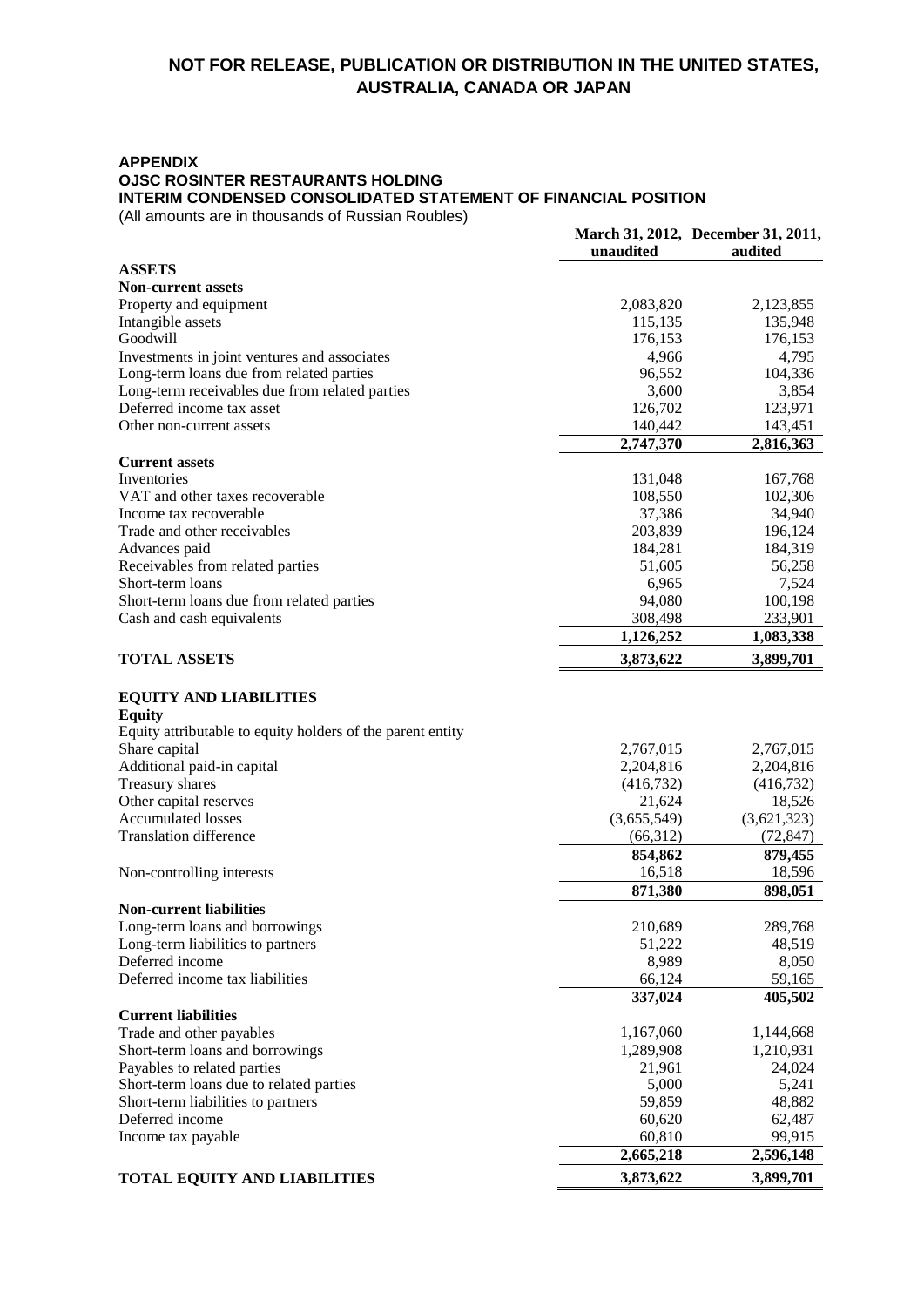## **APPENDIX OJSC ROSINTER RESTAURANTS HOLDING INTERIM CONDENSED CONSOLIDATED CASH FLOW STATEMENT**

(All amounts are in thousands of Russian Roubles)

|                                                                                                    | For the three months<br>ended March 31, |            |
|----------------------------------------------------------------------------------------------------|-----------------------------------------|------------|
|                                                                                                    | 2012                                    | 2011       |
|                                                                                                    | <b>Unaudited</b>                        |            |
| <b>Operating activities</b>                                                                        |                                         |            |
| (Loss)/profit before tax                                                                           | (20, 547)                               | (153, 407) |
| Adjustments to reconcile profit/(loss) before tax to net cash provided by<br>operating activities: |                                         |            |
| Depreciation and amortisation                                                                      | 94,754                                  | 102,554    |
| Foreign exchange losses, net                                                                       | 35,261                                  | 29,748     |
| Financial income                                                                                   | (5,940)                                 | (11, 874)  |
| Financial expense                                                                                  | 62,289                                  | 42,800     |
| Allowance for impairment of advances paid, taxes recoverable and                                   |                                         |            |
| receivables                                                                                        | 2,390                                   | 6.021      |
| Allowance for impairment of inventories                                                            | (945)                                   | (141)      |
| Loss on disposal of non-current assets                                                             | 12,186                                  | 27,571     |
| Impairment of assets                                                                               | 1,647                                   | 38,119     |
| Share of joint venture's and associates' results                                                   | (171)                                   | (213)      |
| Write off and impairment of loans receivable from related parties                                  |                                         | 93         |
| Share based payment expenses                                                                       | 3,098                                   | 12.611     |
|                                                                                                    | 184,022                                 | 93,882     |
| Changes in operating assets and liabilities:                                                       |                                         |            |
| Decrease in inventories                                                                            | 36,411                                  | 41,528     |
| Increase in advances, taxes recoverable, receivables                                               |                                         |            |
| and other non-current assets                                                                       | (24, 633)                               | 38,080     |
| Decrease/(increase) in receivables from/                                                           |                                         |            |
| payables to related parties, net                                                                   | 5,602                                   | 44,472     |
| Decrease in trade and other payables                                                               | 29,210                                  | 27,433     |
| Net cash generated from operations                                                                 | 230,612                                 | 245,395    |
|                                                                                                    |                                         |            |
| Interest paid                                                                                      | (35,712)                                | (30,650)   |
| Interest received                                                                                  | 3,467                                   | 1,933      |
| Income tax paid                                                                                    | (45, 687)                               | (13, 824)  |
| Net cash flows from operating activities                                                           | 152,680                                 | 202,854    |
|                                                                                                    |                                         |            |
| <b>Investing activities</b>                                                                        |                                         |            |
| Purchases of property and equipment                                                                | (64, 176)                               | (119,505)  |
| Loans issued to related parties                                                                    | (1,253)                                 | (20, 365)  |
| Proceeds from repayment of loans issued to related parties                                         | 153                                     |            |
| Payments to acquire non-controlling interest in subsidiaries                                       |                                         | (46, 832)  |
| Purchase of intangible assets                                                                      | (582)                                   | (226)      |
| Proceeds from disposal of property and equipment                                                   | 1,494                                   | 15,548     |
| Proceeds from repayment of loans issued to third parties                                           |                                         | 3,841      |
| Loans issued to third parties                                                                      |                                         | (2,298)    |
| Net cash flows used in investing activities                                                        | (64, 364)                               | (169, 837) |